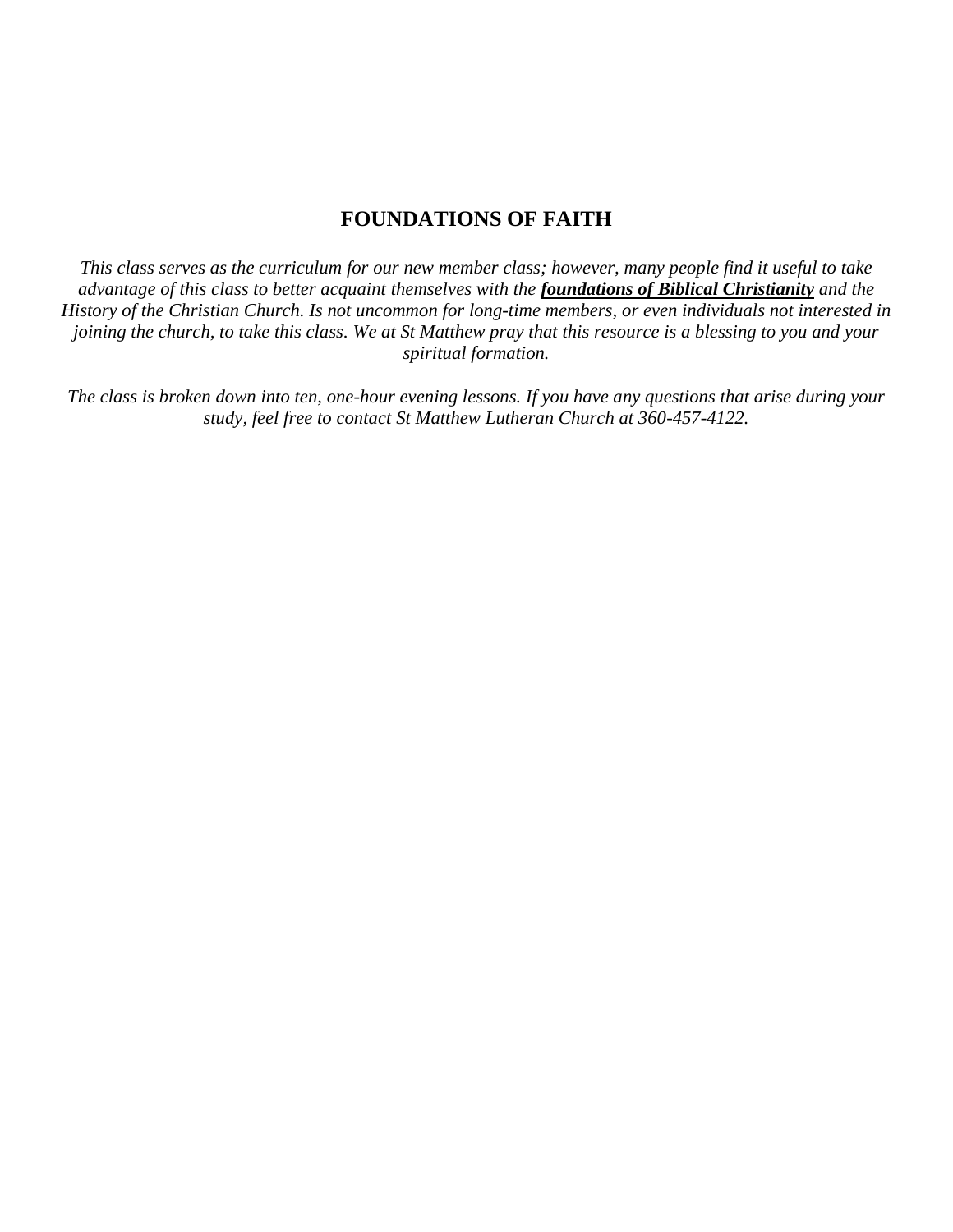### **Who is this God Who Cares about You?** Evening 1

| How can we know there is a God? (Gen1:1, Psalm 19:1, Romans 1:19-20, Jeremiah 31:33, Roman 2:15,       |                                                                                                          |
|--------------------------------------------------------------------------------------------------------|----------------------------------------------------------------------------------------------------------|
| <i>Psalm 14:1</i> ) _________________ proclaims Him, and our ___________________ bears witness to Him. |                                                                                                          |
| Beyond Him "simply existing," what teaches us who he is? (Isaiah 55:10-11, Romans 10:13-17; 2 Timothy  |                                                                                                          |
| How did God create everything? (Gen 1:1, John 1:1-3)                                                   |                                                                                                          |
|                                                                                                        | Who is The ONE TRUE GOD? (Exodus 3:14-15, John 4:24, Matthew 3:16-17, Matthew 28:19, Deuteronomy         |
| Isaiah 6:3; Deuteronomy 32:4, Exodus 34:6-7, 1 John 4:8, Isaiah 46:8-9)                                | What is God like? (Psalm 90:1-2, Malachi 3:6, Matthew 19:26, Psalm 139:1-4, Jeremiah 23:24, Psalm 5:4-5, |
|                                                                                                        |                                                                                                          |
|                                                                                                        |                                                                                                          |

What is Grace? (2 Corinthians 5:17-19)

How does God care for us today? (Isaiah 43:1-5; Matthew 6:25-34; 1 John 3:1-2)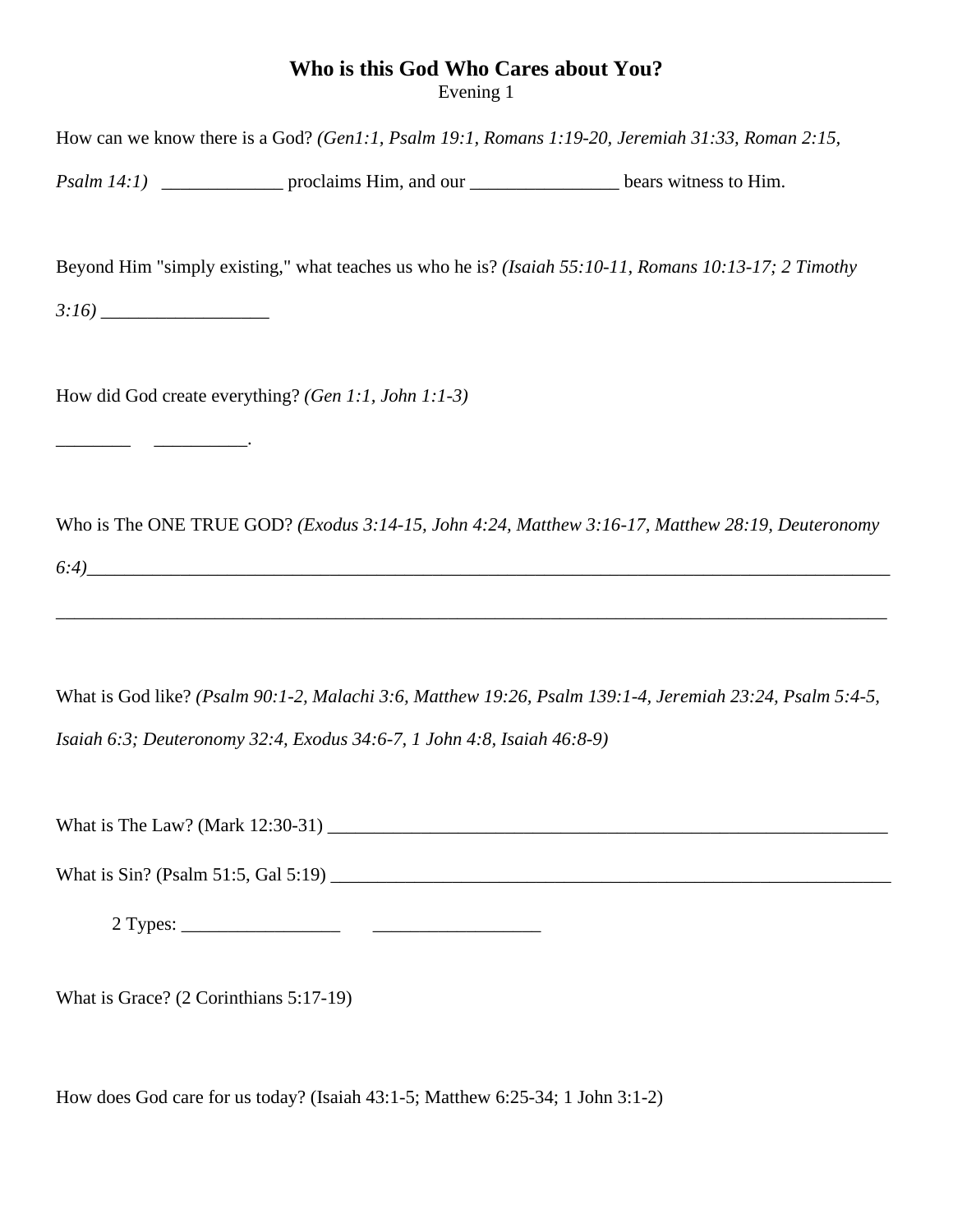#### **What is This Word That is Living?**

"I Have Good News For You" Evening 2

What does the word "Bible" mean? What does the word "Testament" Mean? What is The Bible? *(Read 2 Peter 1:21 and 2 Timothy 3:16-17)* The Bible  $\frac{1}{15}$  the \_\_\_\_\_\_\_\_\_\_\_, inerrant Word of God. Written by \_\_\_\_\_\_\_\_\_\_\_\_\_\_\_\_\_ men, who were \_\_\_\_\_\_\_\_\_\_\_\_\_\_\_\_\_\_ along by the Holy Spirit. What is at the heart of Scripture? *(John 5:39; 20:30-31)* \_\_\_\_\_\_\_\_\_\_\_ \_\_\_\_\_\_\_\_\_\_\_\_ What are the two great messages of the Bible? *(Jam, 2:10; Rom 5:6-11; 2 Cor 3:6)* \_\_\_\_\_\_\_\_ and \_\_\_\_\_\_\_\_\_\_\_ If you only heard or read the Law, what would your impression of God be? If you only heard or read the Gospel what would your impression of God be? 10 Commandments *(Exodus 20:2-17) \_\_\_\_\_\_\_\_\_\_\_\_ \_\_\_\_\_\_\_\_\_\_\_\_\_\_ and \_\_\_\_\_\_\_\_\_\_\_\_\_\_* 1. 2. 3. 4. 5. 6. 7. 8. 9. 10.

*(James 2:10 & Romans 5:6-11)*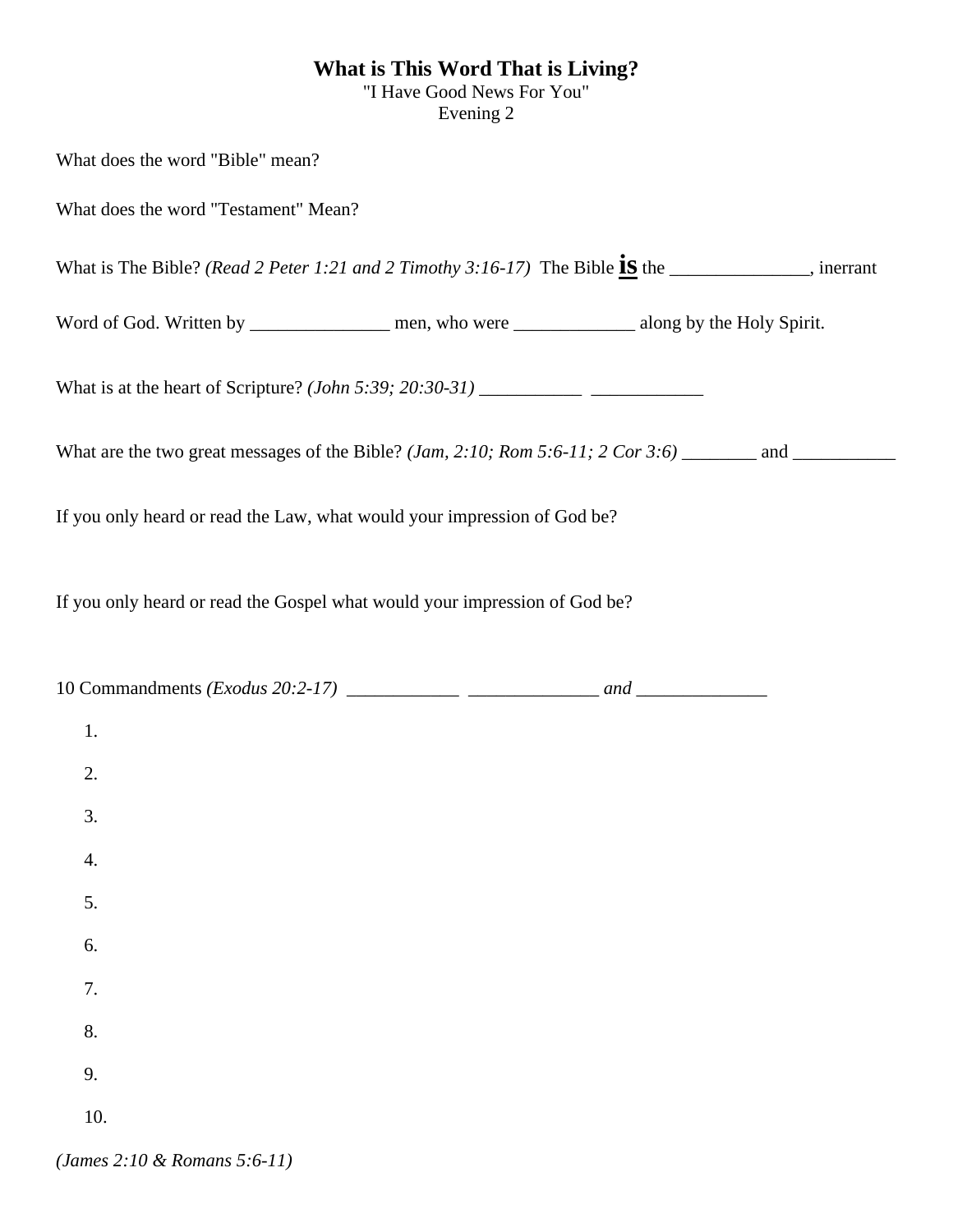### **A Savior Who Does the Unthinkable**

"I Have Good News For You" Evening 3

| There are over ____________ verses in the Old Testament that directly promise a Savior and His Work. A few: |  |
|-------------------------------------------------------------------------------------------------------------|--|
|                                                                                                             |  |
| Isaiah 7:14                                                                                                 |  |
|                                                                                                             |  |
| Isaiah $53:5-6$                                                                                             |  |
| Genesis 3:15-17                                                                                             |  |
|                                                                                                             |  |
| What is significant about Jesus' birth, name, mission? (Luke 1:28-37)                                       |  |
| He is our _______________, our ______________, and our __________.                                          |  |
| Why are there two candles on the altar? (John 1:14)                                                         |  |
|                                                                                                             |  |
|                                                                                                             |  |
|                                                                                                             |  |
| $\ldots$ , $\ldots$ , $\ldots$ , and $\ldots$ (to name a few).                                              |  |
|                                                                                                             |  |
|                                                                                                             |  |
|                                                                                                             |  |
|                                                                                                             |  |
| What did Jesus accomplish? (Galatians 4:4-5, 1 John 3:8, 1 John 1:7)                                        |  |

How has Christ accomplished all this? (Romans 5:19, Isaiah 53:5, 1 Peter 2:24)

Who receives these gifts? (2 Cor 5:15; 2 Peter 2:1)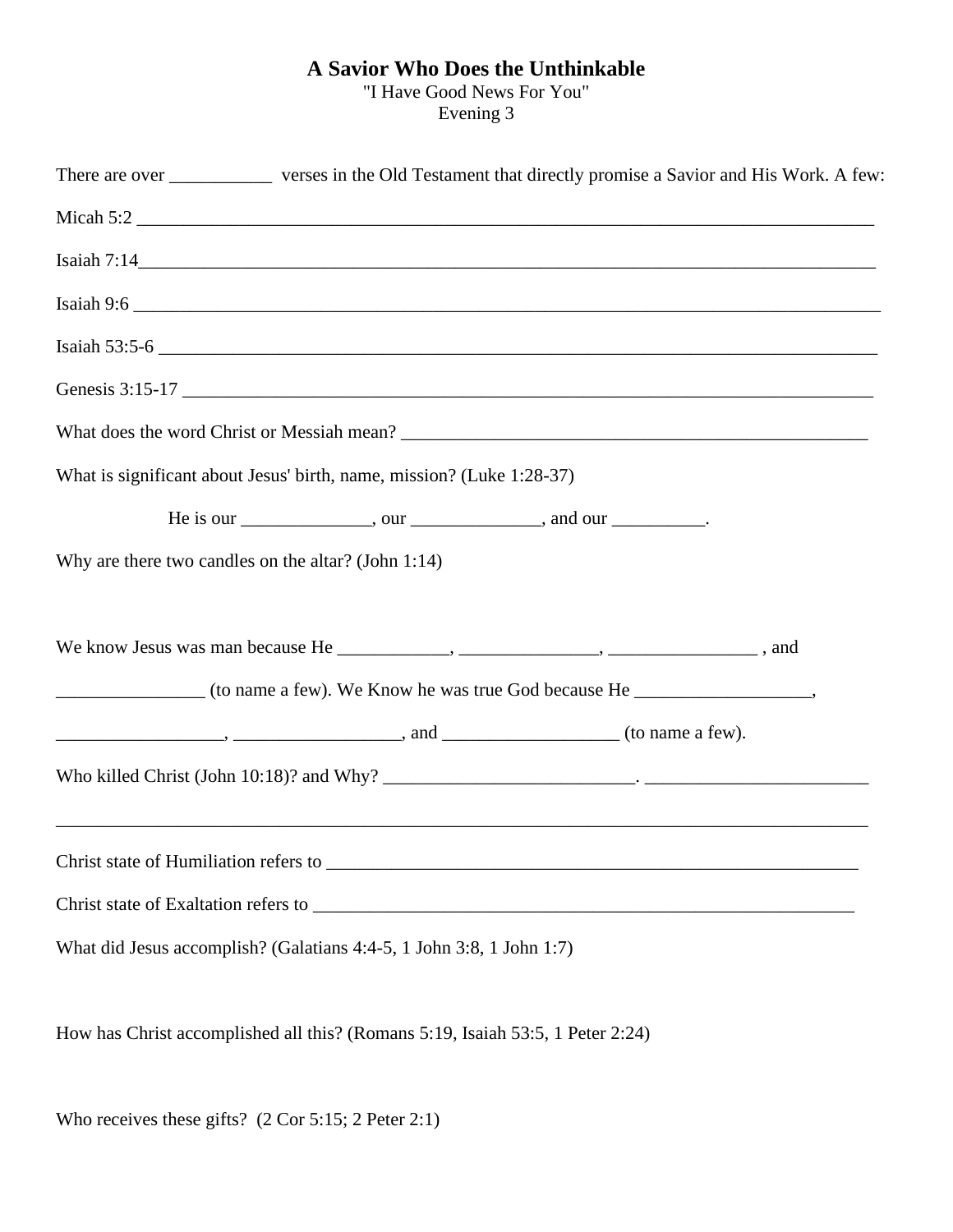### **A Spirit that Calls You**

"I Have Good News For You" Evening 4

*Matthew 28:19 Go and make disciples of all nations, baptizing them in the name of the Father, the Son, and the* 

| How do we know that the Holy Spirit is God? I.E. What are some of the Divine attributes of the Spirit?         |                                                            |
|----------------------------------------------------------------------------------------------------------------|------------------------------------------------------------|
|                                                                                                                |                                                            |
|                                                                                                                |                                                            |
| Psalms 139:7-10                                                                                                | $\mathbb{R}^{M}$ Romans 15:13 May the God                  |
|                                                                                                                | of hope fill you with all joy<br>and peace as you trust in |
| Titus 3:5                                                                                                      | him, so that you may                                       |
|                                                                                                                | overflow with hope by the<br>power of the Holy Spirit.     |
| What special work does the Holy Spirit do?                                                                     | __________________                                         |
|                                                                                                                | $\mathbb{R}^N$ John 6:47 I tell you the                    |
|                                                                                                                | truth, he who believes has<br>everlasting life.            |
| 1 Cor 12:3                                                                                                     |                                                            |
|                                                                                                                |                                                            |
|                                                                                                                |                                                            |
|                                                                                                                |                                                            |
| What gifts has the Holy Spirit given you? (Not fruits from Gal 5:22-23)                                        |                                                            |
| for help look at 1 Cor 12.                                                                                     |                                                            |
| Above all, what are the Chief Gifts of the Holy Spirit _____________, ___________, _________,                  |                                                            |
| Lackson Communication Communication Communication Communication Communication Communication Communication Comm |                                                            |
| What about miraculous gifts? (Healings, rising from the dead, drinking poison, ect Mark 16:17-18)              |                                                            |
| <b>Spiritual Gift Inventory</b>                                                                                |                                                            |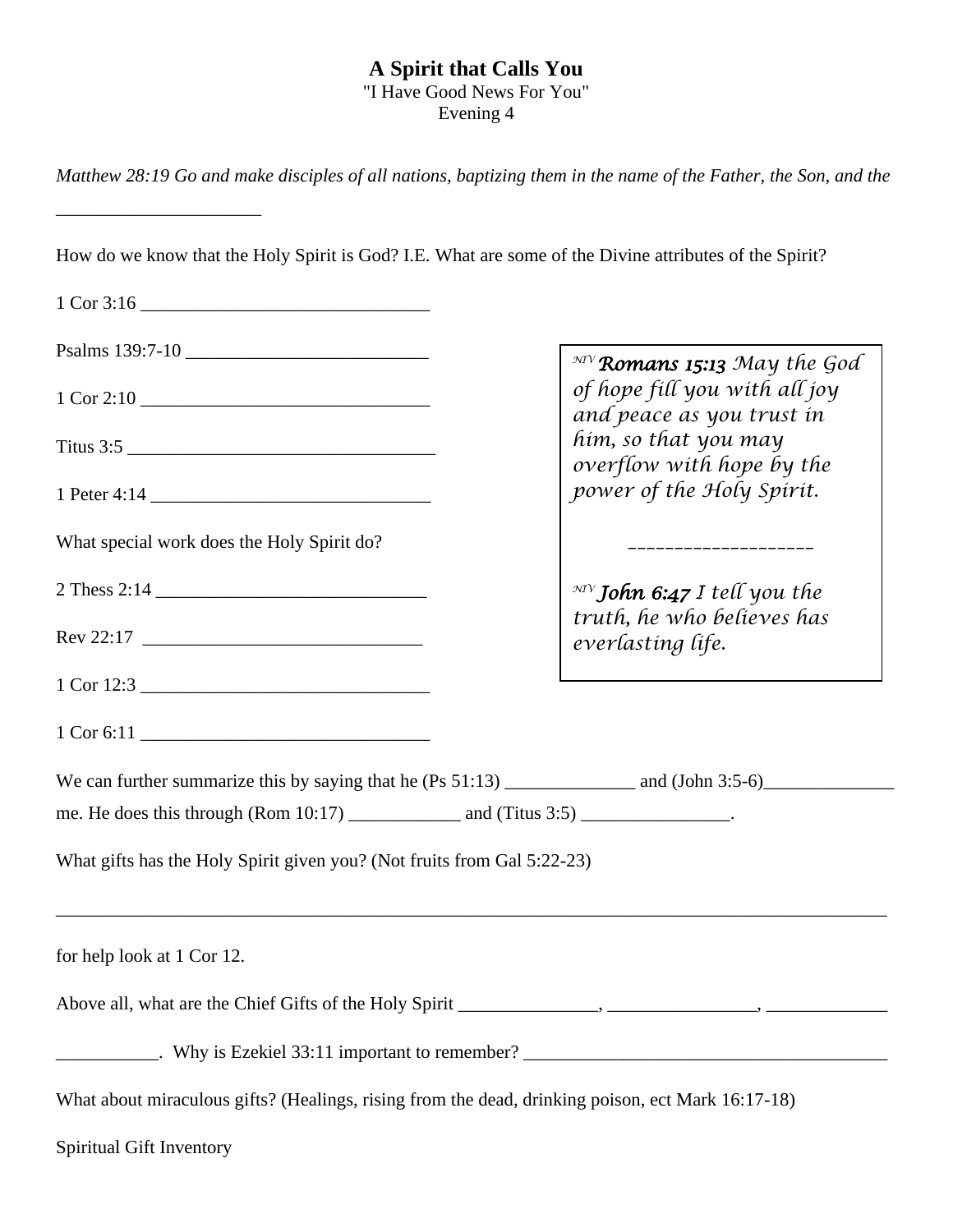# **Plain Water - Divine Word**

"I Have Good News For You" Evening 5

| The First of 2 Sacraments, (Note the word sacrament means mystery. And we identify sacraments as an act         |
|-----------------------------------------------------------------------------------------------------------------|
| instituted by God for the forgiveness of sins, which is conveyed through an earthly element united by the Word. |
| Is Baptism an option? Matthew 28:18-20 (Yes or No)                                                              |
|                                                                                                                 |
| Who should administer a Baptism? (1 Cor 4:1) usually ____________________________, yet in emergencies           |
|                                                                                                                 |
|                                                                                                                 |
|                                                                                                                 |
|                                                                                                                 |
| What are the gifts of Baptism?                                                                                  |
|                                                                                                                 |
|                                                                                                                 |
| (John 3:5, Galatians 3:26-27) 5.                                                                                |
| What is the difference between Faith and Baptism?                                                               |
|                                                                                                                 |

(Ephesians 5:25-26) How can water do such great things? Who's doing the work?

(Eph 4:5) How many times do are you to get Baptized \_\_\_\_\_\_\_\_\_\_\_\_

What about the Thief on the Cross (Luke 23:42-43)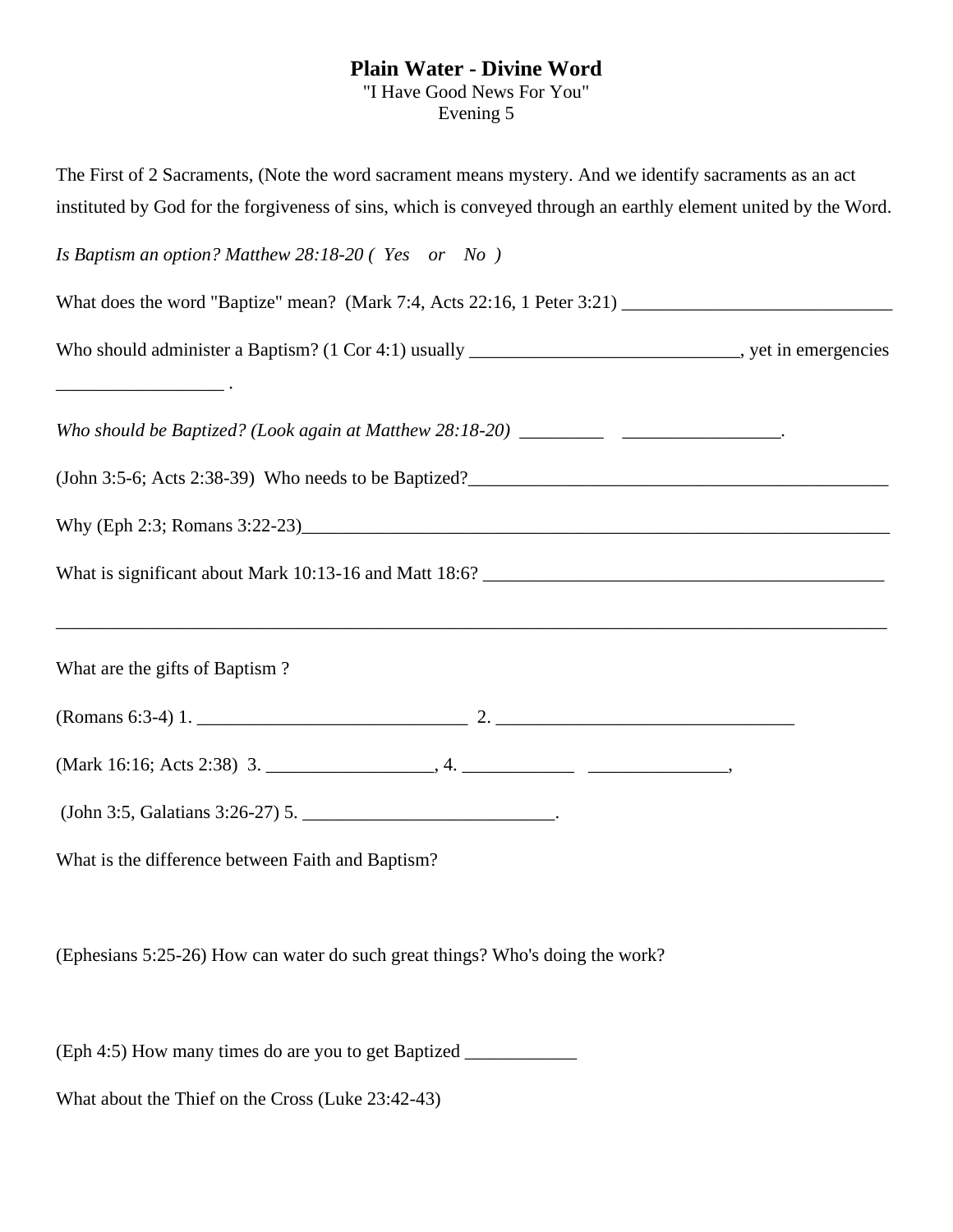### **The Limitless Meal**

"I Have Good News For You"

Evening 6

| Baptism Saves and Lord Supper nourishes a weary soul.                                                                                             |                                                                             |                                     |      |              |
|---------------------------------------------------------------------------------------------------------------------------------------------------|-----------------------------------------------------------------------------|-------------------------------------|------|--------------|
| Who instituted the Supper? (Matthew 26:26-28; Mark 14:22-24; Luke 22:19-20) ________________________                                              |                                                                             |                                     |      |              |
|                                                                                                                                                   |                                                                             |                                     |      |              |
|                                                                                                                                                   | Special note: Simply let the Bible speak for Itself.                        |                                     |      |              |
| Read 1 Corinthians 10:10:15-16. What is the answer to Paul's question? YES or NO                                                                  |                                                                             |                                     |      |              |
| How does the Lord's Supper bread and wine and body and blood?                                                                                     |                                                                             |                                     |      |              |
| The Lord's Supper _is____ the Body and Blood of Christ, ______, ________, and ________ the bread and                                              |                                                                             |                                     |      |              |
| wine.                                                                                                                                             |                                                                             |                                     |      |              |
|                                                                                                                                                   |                                                                             | <b>Upon Receiving the Sacrament</b> |      |              |
| Transubstantiation                                                                                                                                |                                                                             |                                     | Body | <b>Blood</b> |
| <b>Biblical Christianity</b>                                                                                                                      | <b>Bread</b>                                                                | Wine                                | Body | <b>Blood</b> |
| Symbolism                                                                                                                                         | <b>Bread</b>                                                                | Wine                                |      |              |
| What are the benefits of the Lord's Supper?<br>body benefits as well.<br>3. ________________ over sin and strength for a new life. (1 Peter 2:24) |                                                                             |                                     |      |              |
| 4.                                                                                                                                                | $\frac{1}{2}$ of saints (1 Cor 10:17) - communal $\frac{1}{2}$ of faith     |                                     |      |              |
| What are some of the names of the Sacrament?:                                                                                                     |                                                                             |                                     |      |              |
| : Three forms of Unity (union) with the means of grace                                                                                            |                                                                             |                                     |      |              |
|                                                                                                                                                   | 1. people to people 2. Christ to people 3. Christ to the bread and wine     |                                     |      |              |
| $\blacksquare$ : He prepares the supper and is the supper.                                                                                        |                                                                             |                                     |      |              |
| Celebration of Grace at the Altar of the Congregation                                                                                             |                                                                             |                                     |      |              |
| Thanksgiving. Thankful of the gift of grace and mercy.                                                                                            |                                                                             |                                     |      |              |
| "Go or dismissed" from the ending formula of the blessing as you leave the Altar.                                                                 |                                                                             |                                     |      |              |
| What about the word's "Do this <i>in remembrance</i> of me"? (Refer back to 1 Cor 11:26) These words provide                                      |                                                                             |                                     |      |              |
|                                                                                                                                                   | direction, they do not<br><u>________________</u> from previous statements. |                                     |      |              |
| Is Christ re-sacrificed at communion? YES or NO                                                                                                   |                                                                             |                                     |      |              |

*NIV Hebrews 10:14 because by one sacrifice he has made perfect forever those who are being made holy.*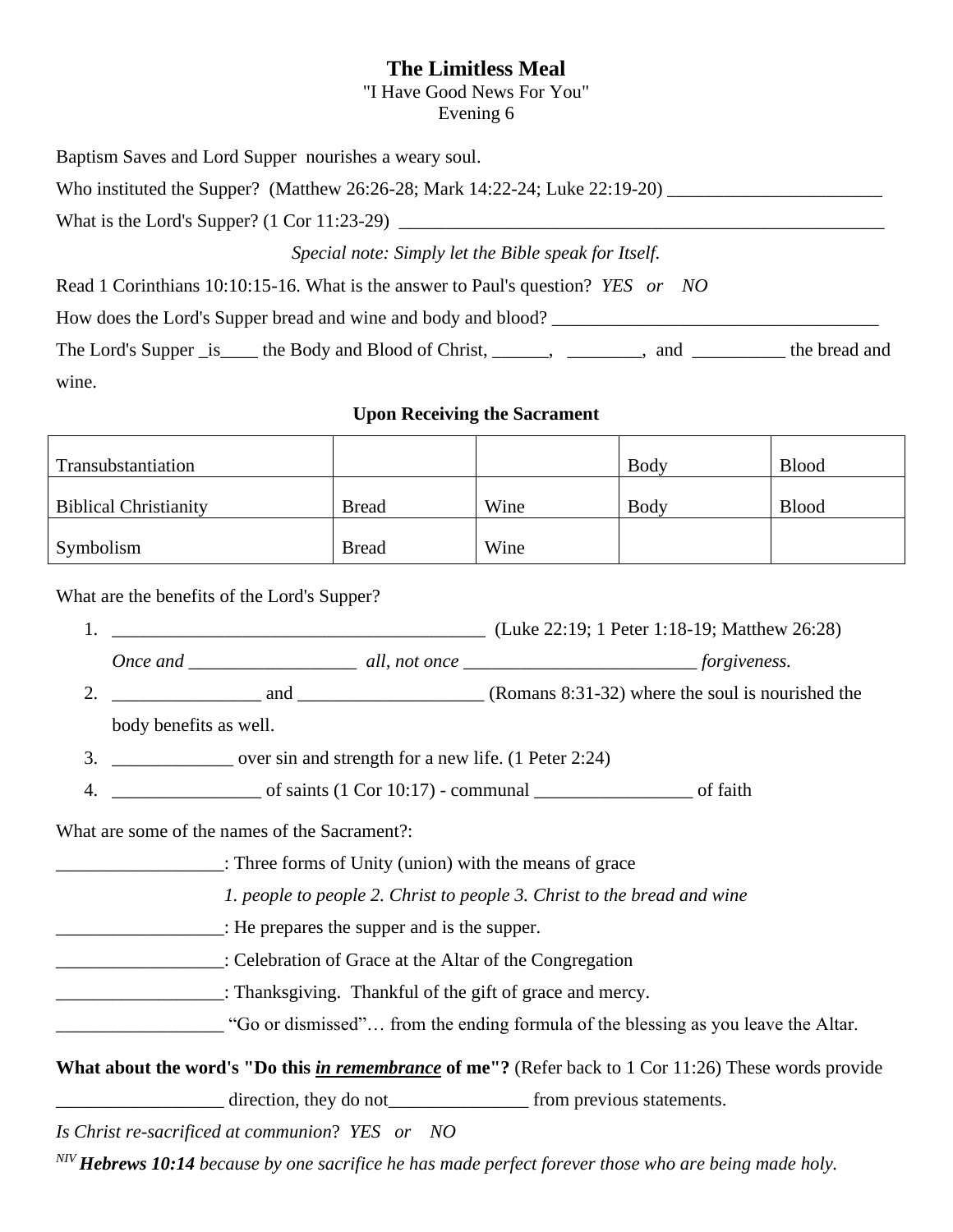### **"A Life that is Always Under Attack"**

"I Have Good News For You"

Evening 7

| Underline the words that stand out in the following verse: $^{NP}$ Psalm 27:4 One thing I ask of the LORD, this is<br>what I seek: that I may dwell in the house of the LORD all the days of my life, to gaze upon the beauty of the<br>LORD and to seek him in his temple.                                                                                                                                                                                                   |
|-------------------------------------------------------------------------------------------------------------------------------------------------------------------------------------------------------------------------------------------------------------------------------------------------------------------------------------------------------------------------------------------------------------------------------------------------------------------------------|
| Try it again in your bible with Colossians 3:16                                                                                                                                                                                                                                                                                                                                                                                                                               |
|                                                                                                                                                                                                                                                                                                                                                                                                                                                                               |
|                                                                                                                                                                                                                                                                                                                                                                                                                                                                               |
| Hebrews 10:25 tells us that we are not to ___________________ meeting together but to _____________________                                                                                                                                                                                                                                                                                                                                                                   |
|                                                                                                                                                                                                                                                                                                                                                                                                                                                                               |
|                                                                                                                                                                                                                                                                                                                                                                                                                                                                               |
|                                                                                                                                                                                                                                                                                                                                                                                                                                                                               |
|                                                                                                                                                                                                                                                                                                                                                                                                                                                                               |
| How do we approach God in prayer (Heb 4:16) _______ ________________________.                                                                                                                                                                                                                                                                                                                                                                                                 |
|                                                                                                                                                                                                                                                                                                                                                                                                                                                                               |
|                                                                                                                                                                                                                                                                                                                                                                                                                                                                               |
|                                                                                                                                                                                                                                                                                                                                                                                                                                                                               |
| What comfort is found in the words of Isaiah 65:24?                                                                                                                                                                                                                                                                                                                                                                                                                           |
| How does Jesus teach us to pray?                                                                                                                                                                                                                                                                                                                                                                                                                                              |
| (introduction)                                                                                                                                                                                                                                                                                                                                                                                                                                                                |
| $\begin{tabular}{c} 1 & \textcolor{red}{\textbf{1}} & \textcolor{red}{\textbf{1}} & \textcolor{red}{\textbf{1}} \\ \end{tabular}$                                                                                                                                                                                                                                                                                                                                             |
| $2 \underline{\hspace{1cm}}$                                                                                                                                                                                                                                                                                                                                                                                                                                                  |
| $\begin{tabular}{c} 3 \end{tabular}$                                                                                                                                                                                                                                                                                                                                                                                                                                          |
|                                                                                                                                                                                                                                                                                                                                                                                                                                                                               |
| $5$ $\overline{\phantom{a}}$                                                                                                                                                                                                                                                                                                                                                                                                                                                  |
| $\overline{6}$ $\overline{\phantom{a}}$ $\overline{\phantom{a}}$ $\overline{\phantom{a}}$ $\overline{\phantom{a}}$ $\overline{\phantom{a}}$ $\overline{\phantom{a}}$ $\overline{\phantom{a}}$ $\overline{\phantom{a}}$ $\overline{\phantom{a}}$ $\overline{\phantom{a}}$ $\overline{\phantom{a}}$ $\overline{\phantom{a}}$ $\overline{\phantom{a}}$ $\overline{\phantom{a}}$ $\overline{\phantom{a}}$ $\overline{\phantom{a}}$ $\overline{\phantom{a}}$ $\overline{\phantom{$ |
|                                                                                                                                                                                                                                                                                                                                                                                                                                                                               |
|                                                                                                                                                                                                                                                                                                                                                                                                                                                                               |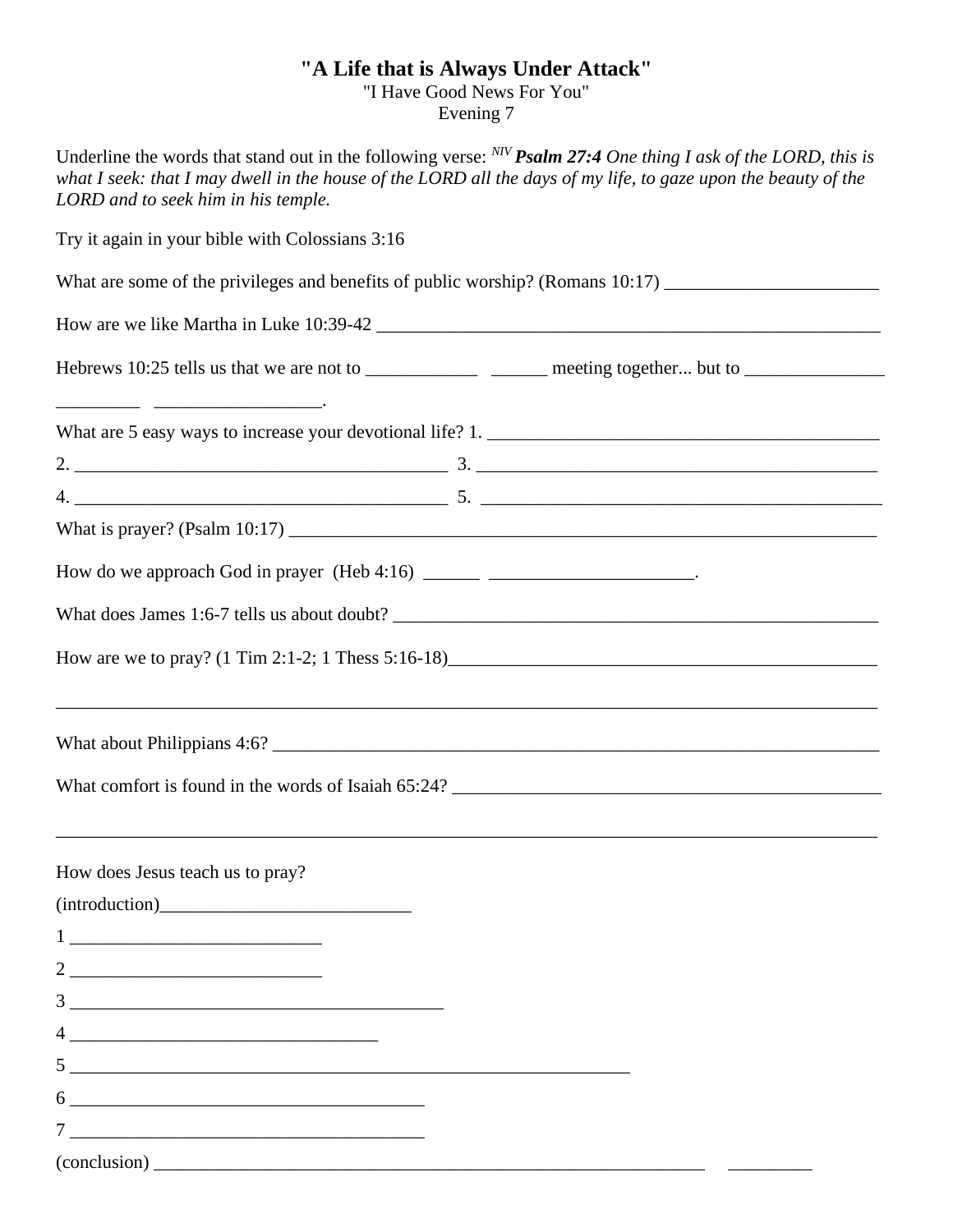#### **"Keys That Unlock Heaven"**

"I Have Good News For You"

Evening 8

What is the Church? (Ephesians 2:19-21) \_\_\_\_\_\_\_\_\_\_\_\_\_\_\_\_\_\_\_\_\_\_\_\_\_\_\_\_\_\_\_\_\_\_\_\_\_\_\_\_\_\_\_\_\_\_\_\_\_\_\_\_\_\_\_\_ Romans 12:5 *We who are* form body, and **body** *\_\_\_\_\_\_\_\_\_\_\_\_\_\_\_\_\_ to the others.* What are the Keys to the Kingdom? (Matthew  $16:19$ ) \_\_\_\_\_\_\_\_\_\_\_\_\_\_\_\_\_\_\_\_\_\_\_\_\_\_\_\_\_\_\_\_\_\_\_\_\_\_\_\_\_\_\_\_\_\_\_\_\_\_\_\_ What alone opens the doors to Heaven? \_\_\_\_\_\_\_\_\_\_\_\_\_\_\_\_\_\_\_\_ Who has God given the Keys to? (John  $20:22-23$ ) \_\_\_\_\_\_\_\_\_\_\_\_\_\_\_\_\_\_\_\_\_\_\_\_\_\_\_\_\_\_\_\_\_\_\_\_\_\_\_\_\_\_\_\_\_\_\_\_\_\_\_\_ Whose Keys are they? \_\_\_\_\_\_\_\_\_\_\_\_\_. Read 1 Peter 2:9 *(True Or False)* You are a Royal Priesthood, and the way you exercise your duties as a Royal Priest is that you come to church and sit in on a pew for an hour? *(True Or False)* You are a Royal Priest, and the way you exercise se your duties to witness to that same forgiveness that unlocked Heaven for you? **So... who are we suppose to forgive and who are we not to forgive?** *ESV Matthew 7:6 "Do not give dogs what is holy, and do not throw your pearls before pigs, lest they trample them underfoot and turn to attack you.* Acts  $3:19$ Psalm 51:17 **What about church discipline? (1 Cor 5:11-13; Matthew 18:15-18) \_\_\_\_\_\_\_\_\_\_\_\_\_\_\_\_\_\_\_\_\_\_\_\_\_\_\_\_\_\_\_\_ \_\_\_\_\_\_\_\_\_\_\_\_\_\_\_\_\_\_\_\_\_\_\_\_\_\_\_\_\_\_\_\_\_\_\_\_\_\_\_\_\_\_\_\_\_\_\_\_\_\_\_\_\_\_\_\_\_\_\_\_\_\_\_\_\_\_\_\_\_\_\_\_\_\_\_\_\_\_\_\_\_\_\_\_\_\_\_\_\_** What is the role of the Pastor in all of this? (1 Cor 4:1) **\_\_\_\_\_\_\_\_\_\_\_\_\_\_\_\_\_\_\_\_\_\_\_\_\_\_\_\_\_\_\_\_\_\_\_\_\_\_\_\_\_\_\_\_\_\_\_\_\_\_\_\_\_\_\_\_\_\_\_\_\_\_\_\_\_\_\_\_\_\_\_\_\_\_\_\_\_\_\_\_\_\_\_\_\_\_\_\_\_**  $(Acts 20:28)$ **(Heb 13:17)**  $\blacksquare$  $^{ESV}$  John  $3:16$  For God so loved the world, that he gave his only Son, that whoever believes in him should not perish but have eternal life. <sup>17</sup> For God did not send his Son into the world to condemn the world, but in order that the world might be saved through him. <sup>18</sup> Whoever believes in him is not condemned, but whoever does not believe is condemned already, because he has not believed in the name of the only Son of God. <sup>19</sup> And this is the judgment: the light has come into the world, and people loved the darkness rather than the light because their deeds were evil.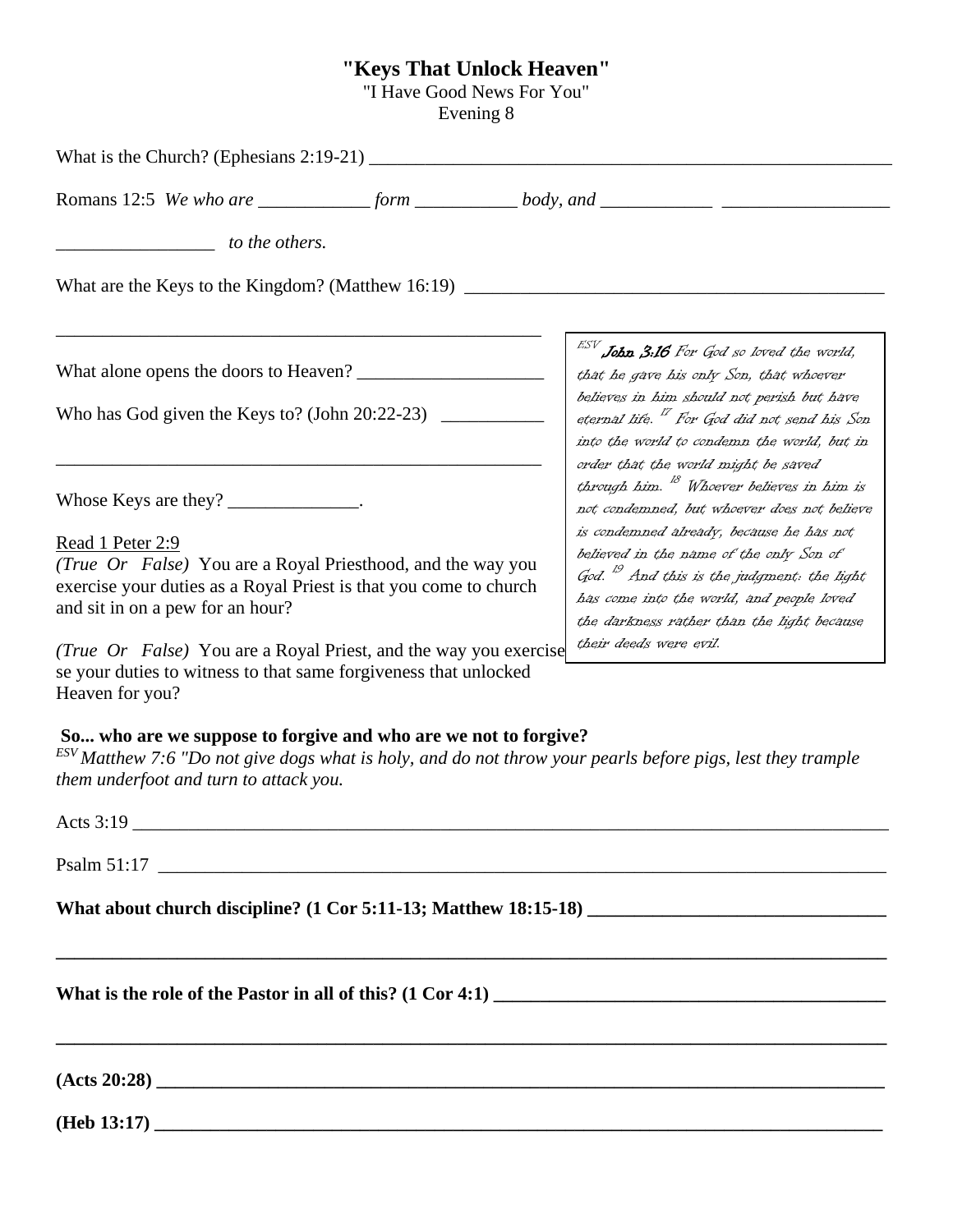### **"Faithful Living"**

"I Have Good News For You"

Evening 9

|               | ( <i>John 15:16</i> ; $2 \text{ Cor } 5:15$ ) Stewardship is a _________________________.      |                                                                                                                                                                                                                                                                                                                                                       |
|---------------|------------------------------------------------------------------------------------------------|-------------------------------------------------------------------------------------------------------------------------------------------------------------------------------------------------------------------------------------------------------------------------------------------------------------------------------------------------------|
|               |                                                                                                | (Luke 16:13) Stewardship shows us who our _______________________ is. How we manage our lives shows what                                                                                                                                                                                                                                              |
| we are $\_\_$ |                                                                                                |                                                                                                                                                                                                                                                                                                                                                       |
|               | (Matthew 25:14-15) Stewardship is not about the church ___________________. It is about how we |                                                                                                                                                                                                                                                                                                                                                       |
|               |                                                                                                |                                                                                                                                                                                                                                                                                                                                                       |
|               |                                                                                                |                                                                                                                                                                                                                                                                                                                                                       |
|               |                                                                                                | How does the use of your time, talent and treasure show what are you committed to?____________________________                                                                                                                                                                                                                                        |
|               |                                                                                                |                                                                                                                                                                                                                                                                                                                                                       |
|               |                                                                                                | There is the story about a little boy carrying two nickels into church. Reaching into his pocket before the service<br>he realized one of the nickels was missing. "There goes the Lord's nickel!" he said to himself. How do we do<br>this in our lives as we fail to do what is expected of us in Proverbs 3:9? ___________________________________ |
|               |                                                                                                | Are there any guidelines? (1 Cor 16:2; 2 Cor 9:7; Rom 12:1)                                                                                                                                                                                                                                                                                           |
|               |                                                                                                |                                                                                                                                                                                                                                                                                                                                                       |
|               |                                                                                                |                                                                                                                                                                                                                                                                                                                                                       |
|               |                                                                                                |                                                                                                                                                                                                                                                                                                                                                       |
|               |                                                                                                |                                                                                                                                                                                                                                                                                                                                                       |
|               |                                                                                                |                                                                                                                                                                                                                                                                                                                                                       |
|               | Rottom line Stewardship is about $(Mark 12 \cdot 41 \cdot Malachi 3 \cdot 10)$                 |                                                                                                                                                                                                                                                                                                                                                       |

Bottom line Stewardship is about \_\_\_\_\_\_\_\_\_\_\_ . (*Mark 12:41; Malachi 3:10*)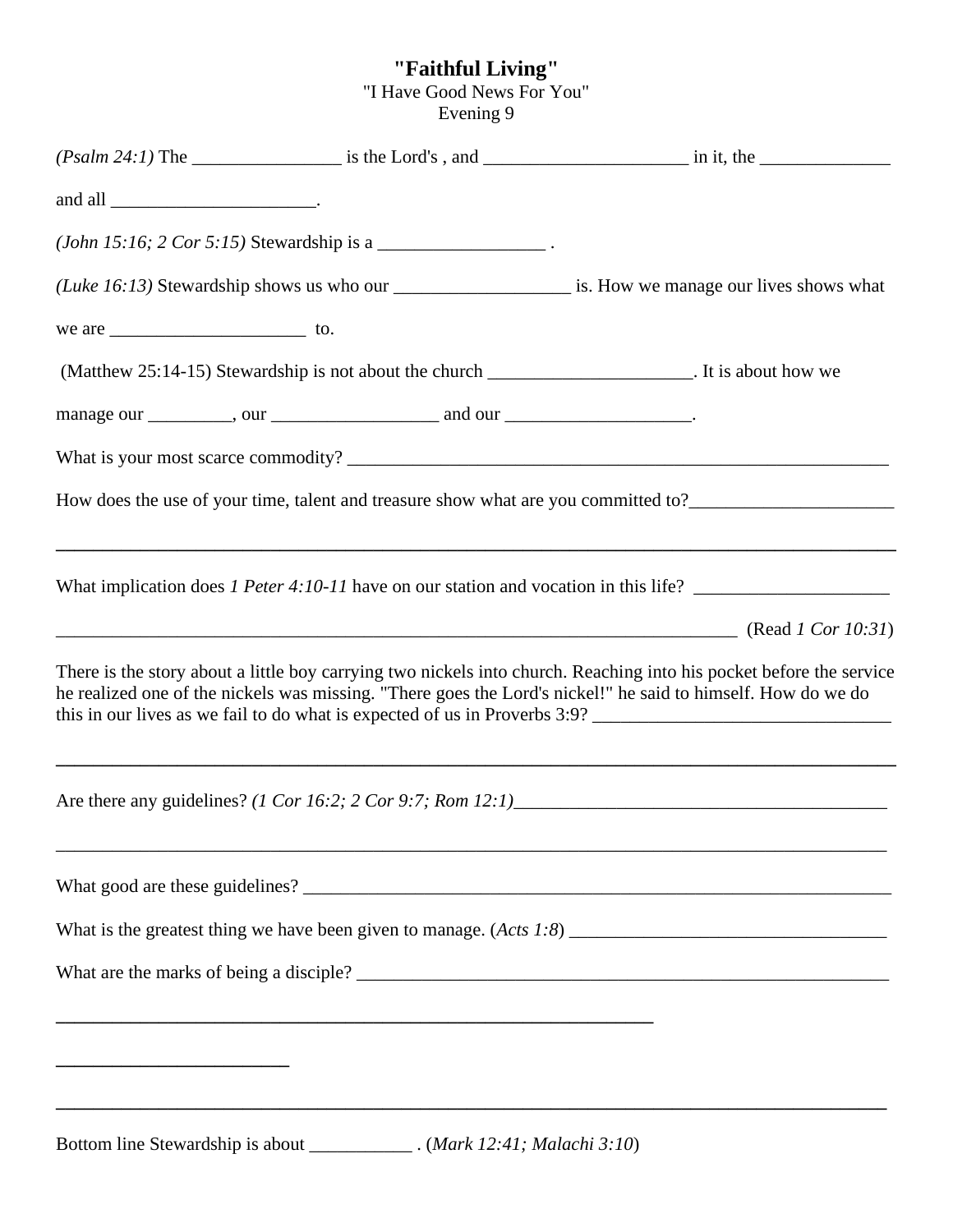## **"Life without End! Amen!"**

"I Have Good News For You"

Evening 10

| In our Apostles Creed we say that "He (Jesus) descended into hell." Peter discusses this in 1 Peter 3:19. What     |
|--------------------------------------------------------------------------------------------------------------------|
|                                                                                                                    |
| The Basis of our Faith is found in this: "Christ has been raised from the dead, lives and reigns to all eternity." |
| Here are a few stats for us. 1 out of every 30 verses in the Bible talks about Jesus' second coming. There are at  |
| least 318 New Testament references to this event. Roughly 1/3 of the New Testament is dedicated to this reality.   |
| 120 individuals witnessed the Ascension and reported back what the angel proclaimed to them. (Acts 1:6-11)         |
|                                                                                                                    |
| $\frac{1}{2}$ (Mark 13:32-33)                                                                                      |
| What is going to happen on that Final and First day? (Job 19:25-27; John 5:28-29; 1 Cor 4:15-19) _____________     |
| ,我们也不会有什么。""我们的人,我们也不会有什么?""我们的人,我们也不会有什么?""我们的人,我们也不会有什么?""我们的人,我们也不会有什么?""我们的人                                   |
|                                                                                                                    |
|                                                                                                                    |
|                                                                                                                    |
|                                                                                                                    |
|                                                                                                                    |
| This is the basis of our faith and our work Remember Mark 16:15-16!                                                |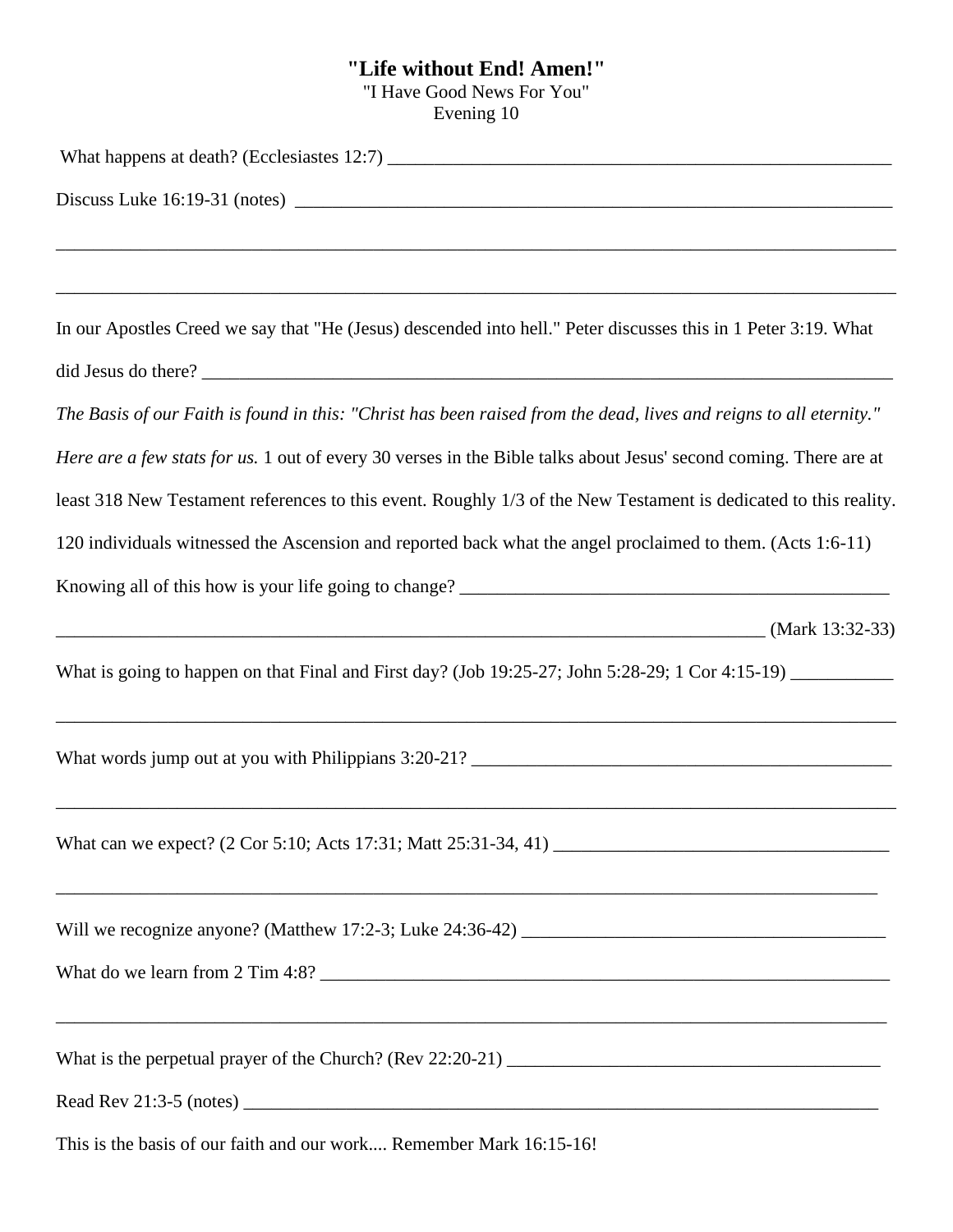Acknowledgements:

Crossway. The Holy Bible, English Standard Version (ESV). Wheaton, IL: Good News Publishers, 2011.

Ginkel, Donald F. I Have Good News for You Leader's Guide. Lakewood, CO: Church Press Inc. 2001

Zondervan. The Holy Bible, New International Version (NIV) Grand Rapids, MI: Zondervan Publishing, 1984.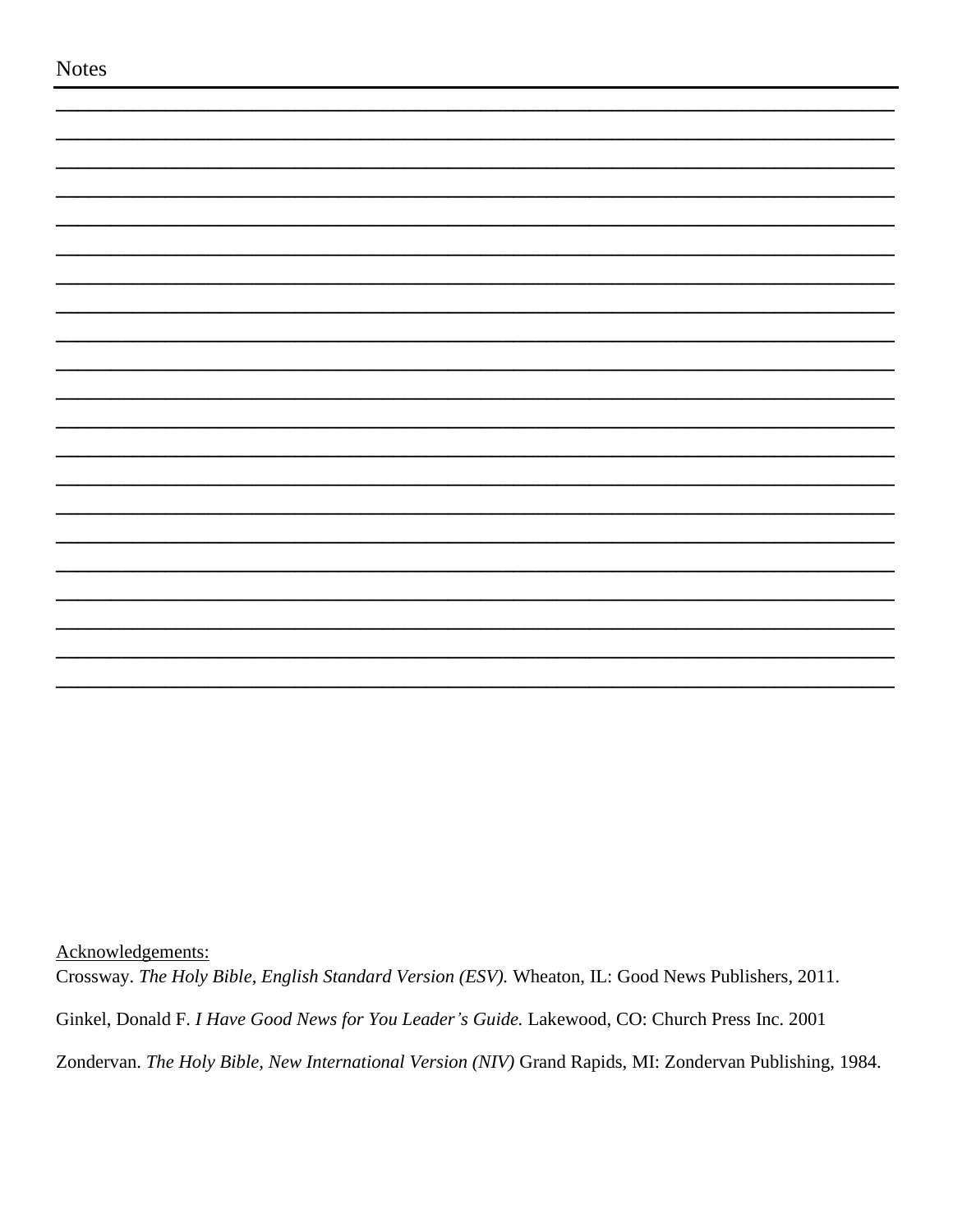The Law and the Gospel are tools our Lord uses to show us \_\_\_\_\_\_\_\_\_\_\_\_\_\_\_\_\_\_\_\_\_\_\_\_\_\_\_\_\_\_\_\_!

#### Multiple Choice

#### **1. The Law tells us... 2. The Gospel tells us...**

A. what to do.  $\qquad \qquad$  A. that we are forgiven. D. how to treat one another. D. All of the above E. All of the above **E.** A and C only

B. what not to do.  $\qquad \qquad$  B. what to do with our forgiveness. C. what to say. C. about our hope in the coming of Christ.

True or False:

the Law doesn't apply to us today.

we have freedom from the law because of Christ perfectly obeying it.

\_\_\_\_ we are given forgiveness from breaking the Law through Christ's sacrifice for us.

\_\_\_\_ Christ is only one way to receive forgiveness; there are many others.

### Put our knowledge to work!

| (Lor G) | 1. Love your brother as yourself.                                                                                       |
|---------|-------------------------------------------------------------------------------------------------------------------------|
| (Lor G) | 2. Love your brother as I have Loved you.                                                                               |
| (Lor G) | 3. You are Forgiven because of what Christ fulfilled in His earthly<br>life.                                            |
| (Lor G) | 4. You are sinful and deserve eternal damnation.                                                                        |
| (Lor G) | 5. Because Christ Redeemed you, we must act according to our Faith.                                                     |
| (Lor G) | 6. God is always with us.                                                                                               |
| (Lor G) | 7. Heb 13:5 "I will never leave you nor forsake you."                                                                   |
| (Lor G) | 8. Rev. 21:4 "He will wipe away every tear from their eyes, and death<br>shall be no more."                             |
| (Lor G) | 9. Gal 5:1 "For freedom Christ has set us free; stand firm therefore, and<br>do not submit again to a yoke of slavery." |
| (Lor G) | 10. Matthew 26:28 This is my blood of the covenant, which is poured out<br>for many for the forgiveness of sins.        |